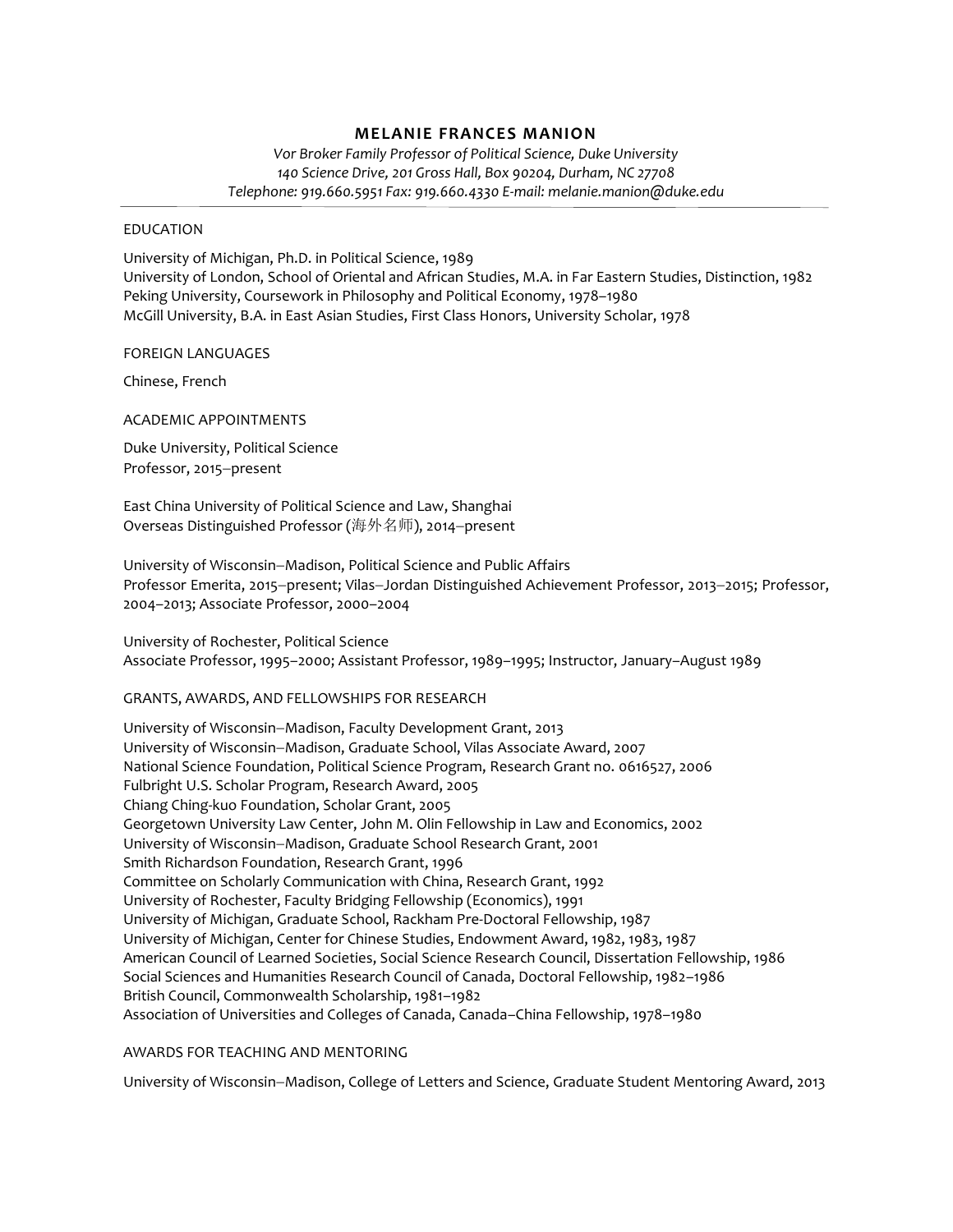University of Wisconsin-Madison, Chancellor's Distinguished Teaching Award, 2011 University of Rochester, G. Graydon and Jane W. Curtis Award for Teaching Excellence, 1997 University of Michigan, Graduate Student Teaching Assistant Teaching Award, 1985

### **BOOKS**

*Information for Autocrats: Representation in Chinese Local Congresses.* Cambridge: Cambridge University Press, Cambridge Studies in Comparative Politics, 2015.

*Chinese Politics: New Sources, Methods, and Field Strategies*. Co-edited with Allen Carlson, Mary Gallagher, and Kenneth Lieberthal. Cambridge: Cambridge University Press, 2010. Translated and published in Chinese as 当 代中国政治:新资料、新方法和实地考察的新策略. Beijing: Social Sciences Press, 2014.

*Corruption by Design: Building Clean Government in Mainland China and Hong Kong.* Cambridge, Mass.: Harvard University Press, 2004.

*Retirement of Revolutionaries in China: Public Policies, Social Norms, Private Interests.* Princeton, N.J.: Princeton University Press, 1993.

### WORKING PAPERS

"Putting Censorship in Its Place: Gauging Boundaries of Authoritarian Confidence by Analyzing Geotagged Posts in Chinese Social Media." With Charles Chang. Under review.

"Why Do Politicians with Choices Permit the Press to Play to the Gallery? Information Management in Sina News Coverage of China's Anticorruption Campaign." With Charles Chang.

"'Hollowing Out' or Bulking Up? The New Cumulativeness in the Study of Chinese Politics."

## PEER-REVIEWED JOURNAL ARTICLES

"'Good Types' in Authoritarian Elections: The Selectoral Connection in Chinese Local Congresses." *Comparative Political Studies*, forthcoming in 2016. Pre-published 10 June 2014: doi 10.1177/0010414014537027.

"Authoritarian Parochialism: Local Congressional Representation in China." *China Quarterly*, no. 218 (2014):  $311 - 338.$ 

"When Communist Party Candidates Can Lose, Who Wins? Assessing the Role of Local People's Congresses in the Selection of Leaders in China." *China Quarterly*, no. 195 (2008): 607–630.

"Democracy, Community, Trust: The Impact of Chinese Village Elections in Context." *Comparative Political Studies*, vol. 39, no. 3 (2006): 301–324. Reprinted in *The Politics and Governance of China*, edited by Anthony Saich. Cheltenham, England: Edward Elgar, 2014.

"Lessons for Mainland China from Anticorruption Reform in Hong Kong." *China Review,* vol. 4, no. 2 (2004): 81–97.

"Chinese Democratization in Perspective: Electorates and Selectorates at the Township Level. Report from the Field." *China Quarterly,* no. 163 (2000): 133–151.

"Issues in Corruption Control in Post-Mao China." *Issues and Studies,* vol. 34, no. 9 (1998): 1–21.

"The Electoral Connection in the Chinese Countryside." *American Political Science Review,* vol. 90, no. 4 (1996):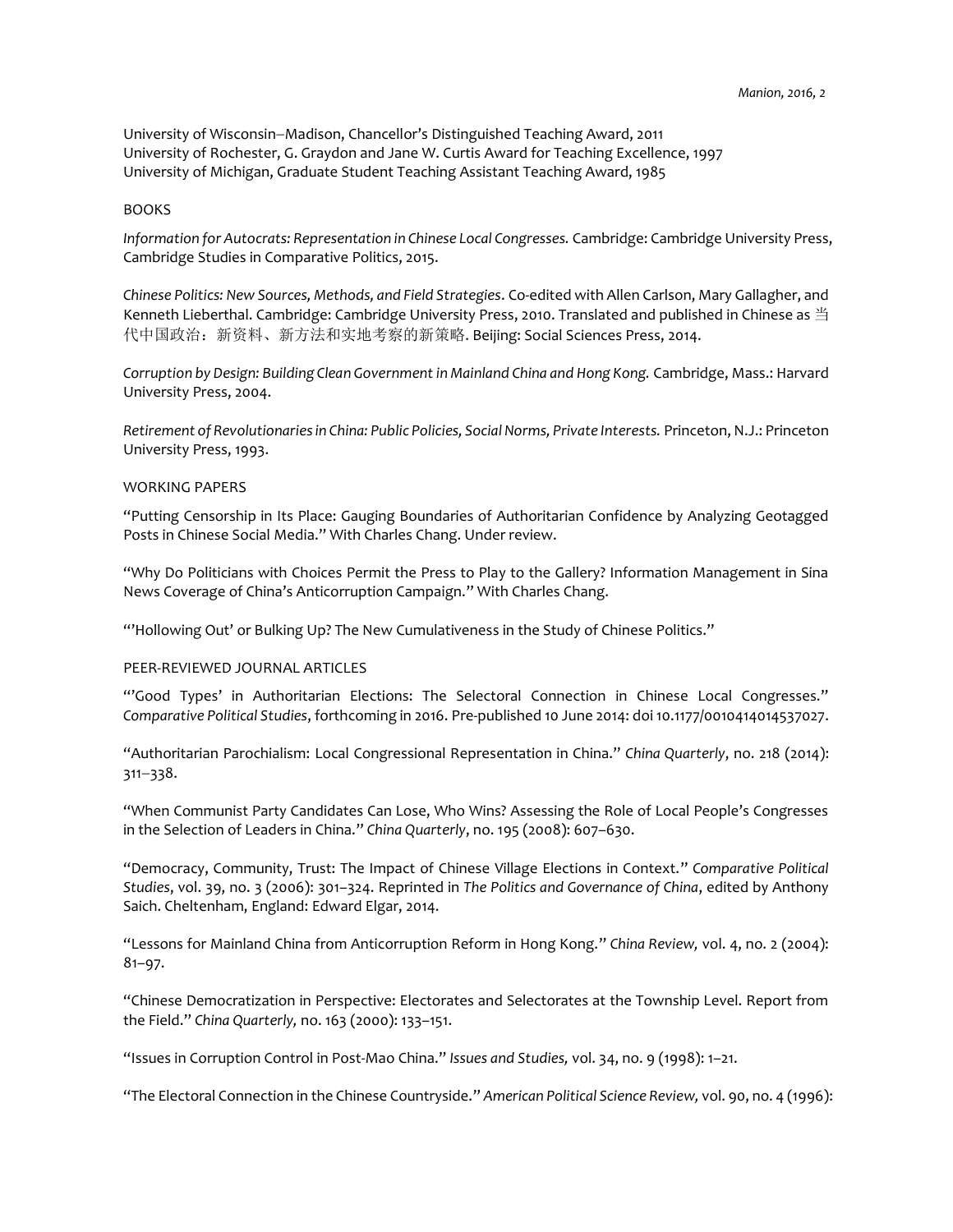736–748.

"Corruption by Design: Bribery in Chinese Enterprise Licensing." *Journal of Law, Economics, and Organization,* vol. 12, no. 1 (1996): 167–195. Reprinted in *The Economics of Corruption and Illegal Markets,* edited by Gianluca Fiorentini and Stefano Zamagni, vol. 1, 310–338. Cheltenham, England: Edward Elgar, 1999.

"Survey Research in the Study of Contemporary China: Learning from Local Samples." *China Quarterly,* no. 139 (1994): 741–765. Translated and published in Chinese as "当代中国研究中的问卷调查研究:从地方样本 中学习." 华中师范大学学报 (人文社会科学版), vol. 53, no. 5 (2004): 117-126.

"Politics and Policy in Post-Mao Cadre Retirement." *China Quarterly,* no. 129 (1992): 1–25.

"Policy Implementation in the People's Republic of China: Authoritative Decisions versus Individual Interests." *Journal of Asian Studies,* vol. 50, no. 2 (1991): 253–279.

"The Cadre Management System, Post-Mao: The Appointment, Promotion, Transfer and Removal of Party and State Leaders." *China Quarterly,* no. 102 (1985): 203–233.

### BOOK CHAPTERS

"Using All the Tools in Our Toolbox? The Study of Chinese Politics by Western Scholars." In *Gendai Chūgoku Kenkyū no Hōhō to Riron* (Methodologies and Theories of Contemporary Chinese Politics), edited by Nobuo Takahashi, 275-294. Tokyo: Keio University Press, 2015. In Japanese.

"The Challenge of Corruption." In *China's Challenges: The Road Ahead*, edited by Avery Goldstein and Jacques de Lisle, 125-138. Philadelphia: University of Pennsylvania Press, 2015.

"Institutional Design and Anticorruption in Mainland China." In *International Handbook of Political Corruption*, edited by Paul M. Heywood, 242-252. Oxford: Routledge, 2014.

"Politics in China." In *Comparative Politics Today: A World View,* 11th edition, by G. Bingham Powell, Russell J. Dalton, and Kaare Strom, 384–421. New York: Addison Wesley Longman, 2014. Undergraduate textbook.

"A Survey of Survey Research on Chinese Politics: What Have We Learned?" In *Chinese Politics: New Sources, Methods, and Field Strategies*, edited by Allen Carlson, Mary Gallagher, Kenneth Lieberthal, and Melanie Manion, 181-199. New York: Cambridge University Press, 2010.

"Measuring Change and Stability over a Decade in the Beijing Area Study." With Mingming Shen and Ming Yang. In *Chinese Politics: New Sources, Methods, and Field Strategies*, edited by Allen Carlson, Mary Gallagher, Kenneth Lieberthal, and Melanie Manion, 236-245. New York: Cambridge University Press, 2010.

"Beyond Enforcement: Anticorruption Reform as a Problem of Institutional Design." In *Preventing Corruption in Asia: Institutional Design and Policy Capacity, edited by Ting Gong and Stephen K. Ma, 9-19. Oxford:* Routledge, 2009.

"Corruption and Its Impact in Mainland China." In *The Corruption Nexis and the People's Republic of China: Current Thinking on Causes and Consequences,* 113–180. College Park, Md.: IRIS Center at the University of Maryland, 2004.

"Chinese Officials as Ordinary Respondents." In *Gaining Access: A Practical and Theoretical Guide for Field Researchers,* edited by Martha S. Feldman, Jeannine Bell, and Michele Tracy Berger, 61–65. Walnut Creek, Cal.: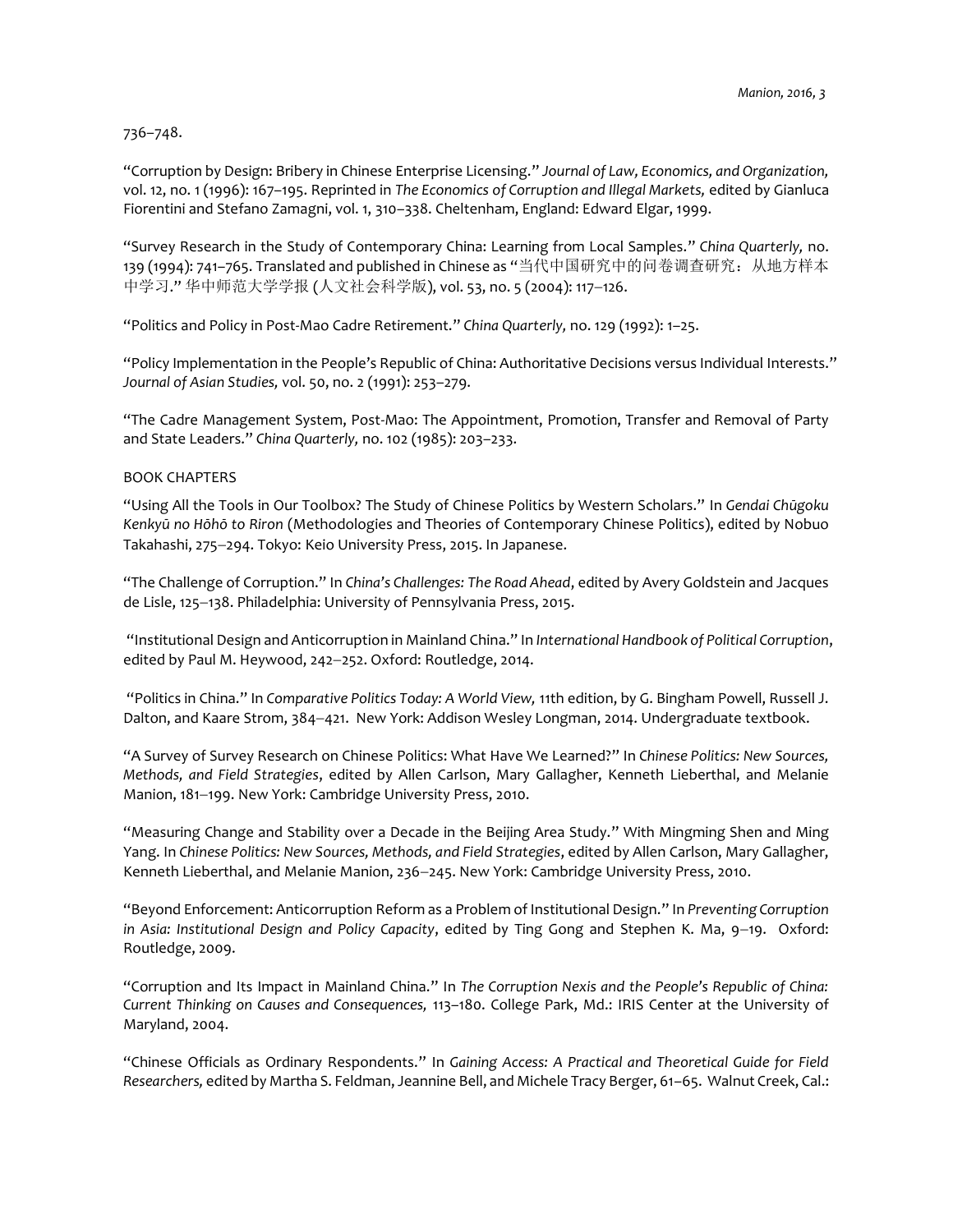#### AltaMira Press, 2003.

"Corruption in 1996: More of the Same." In *China Review 1997,* edited by Maurice Brosseau, Hsin-chi Kuan, and Yak-yeow Kueh, 33–56. Hong Kong: Chinese University of Hong Kong Press, 1997.

"The Behavior of Middlemen in the Cadre Retirement Policy Process." In *Bureaucracy, Politics, and Decision Making in Post-Mao China,* edited by Kenneth G. Lieberthal and David M. Lampton, 216–244. Berkeley and Los Angeles: University of California Press, 1992.

"Reluctant Duelists: The Logic of the 1989 Protests and Massacre." In *Beijing Spring, 1989: Confrontation and Conflict. The Basic Documents,* edited by Michel Oksenberg, Lawrence R. Sullivan, and Marc Lambert, xiii–xlii. Armonk, N.Y.: M. E. Sharpe, 1990.

### NON-PEER-REVIEWED PUBLICATIONS

"Taking China's Anticorruption Campaign Seriously." *Economic and Political Studies* (Beijing), vol. 4, no. 1  $(2016)$ :  $3-18$ . In English.

"制度设计与中国特色社会主义反腐倡廉建设:以党风廉政建设责任制与党政领导干部选拔任用制为例" (Institutional Design and Anticorruption Reform with Chinese Characteristics: The Responsibility System for Party Workstyle and the System for Selecting Leading Officials). With Baishun Yuan. 当代中国政治研究报告, no. 12 (2013): 225-233.

"评何增科'建构现代国家廉政制度体系:中国的反腐败与权利监督'" (Comment on He Zengke's Essay "Building a Modern Anticorruption System: Anticorruption and Checks and Balance of Powers in China"). In 中国的政治发展:中美学者的视角 (China's Political Development: From the View of American and Chinese Scholars), edited by 俞可评 and 李侃如 (Kenneth Lieberthal), 398-402. Beijing: Social Sciences Academic Press, 2013.

"Pork Barrel Politics with Chinese Characteristics." *La Follette Policy Report*, vol. 22, no. 1 (2013): 79.

"How to Assess Village Elections in China." *Journal of Contemporary China*, vol. 18, no. 60 (2009): 379–383. Reprinted in *Grassroots Elections in China*, edited by Kevin O'Brien and Suisheng Zhao. Oxford: Routledge, 2010.

"New Frontiers in Survey Research: An Introduction to Survey Research on Chinese Politics." *China Quarterly*, no. 196 (2008): 755-758.

"Anticorruption Reform at the 'Dirty' End of the Corruption Continuum." *APSA-CP* (Newsletter of the American Political Science Association Comparative Politics Section), vol. 13, no. 1 (2002): 14–17.

"Correction to 'Corruption by Design'." *Journal of Law, Economics, and Organization,* vol. 14, no. 1 (1998): 180– 182. Reprinted in *The Economics of Corruption and Illegal Markets,* edited by Gianluca Fiorentini and Stefano Zamagni, vol. 1, 339–341. Cheltenham, England: Edward Elgar, 1999.

"La experiencia de Hong Kong contra la corrupción. Algunas lecciones importantes" (Important Lessons from Hong Kong's Anticorruption Experience). *Nueva Sociedad* (Caracas), no. 145 (1996): 126–137.

"The Replication Standard in Extreme Circumstances: Field Research in Comparative Politics." *APSA-CP*  (Newsletter of the American Political Science Association Comparative Politics Section), vol. 7, no. 1 (1996): 7, 10–11.